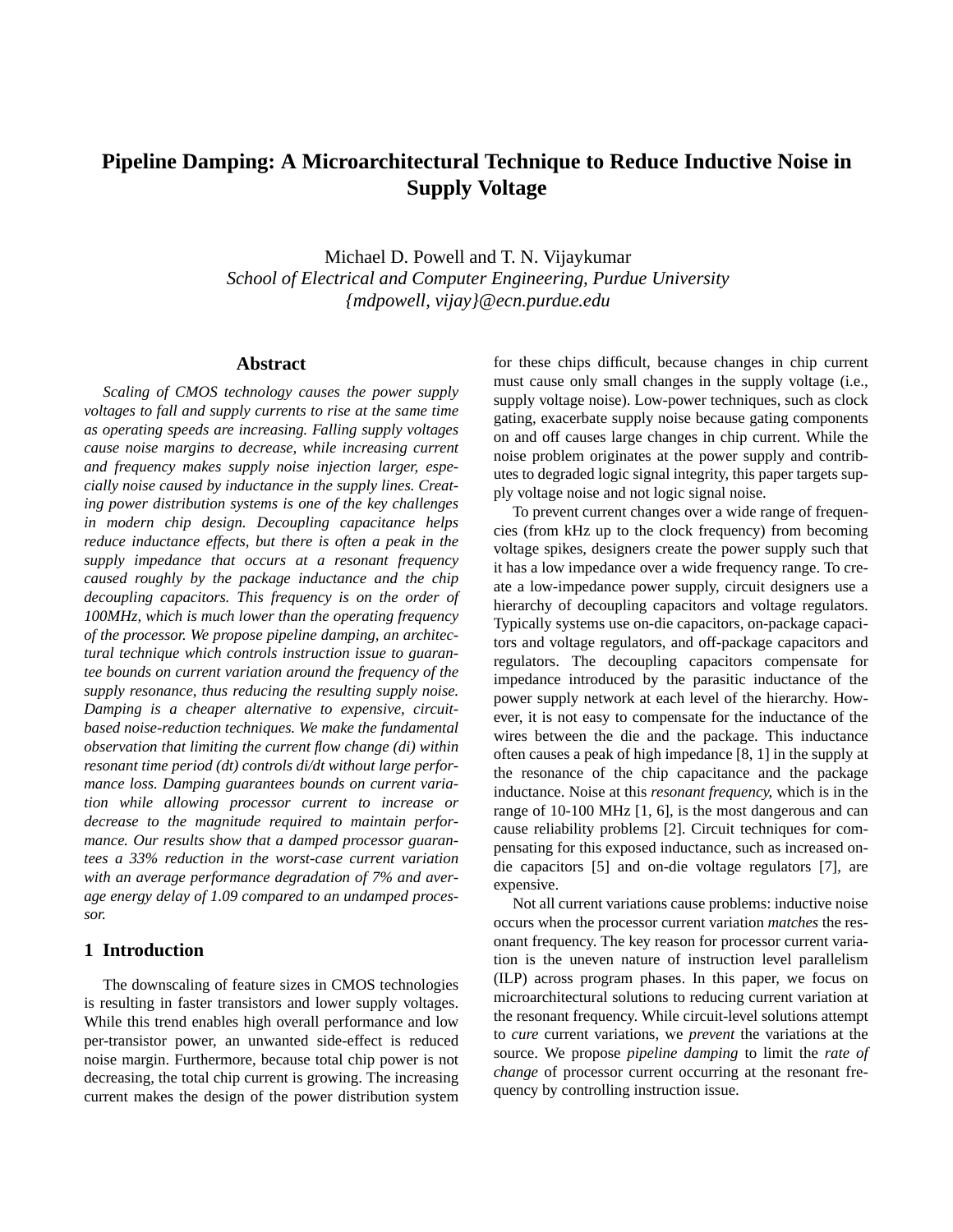Unlike energy reduction schemes, which reduce the average *magnitude* of current, pipeline damping bounds the *rate of change* of current. Pipeline damping *guarantees* a *worstcase* bound on the di/dt (as opposed to reducing the *average*), which is required for circuit designers to avoid expensive solutions.

An alternative approach to control di/dt is to limit the peak current (max i) which bounds the maximum current flow change (max di). Unfortunately, throttling the peak current is equivalent to limiting the exploitable ILP, and results in substantial performance loss. We make the fundamental observation that limiting the current flow change (di) over a *window* of consecutive cycles (dt), which corresponds to the resonant time period, to a pre-specified ∆ bounds di/dt without considerable performance loss. Instead of inflexibly restricting the peak, limiting the change allows the current to vary, in controlled steps of ∆, to the magnitude required to exploit the available ILP.

The main results of this paper are:

- **•** For a resonant frequency 1/50th of the processor clock frequency, one pipeline damping configuration guarantees a 33% reduction in worst-case current variation. This result can be put in perspective by comparing to the circuit-based technique in [7] which reduces variation about 40%.
- **•** Pipeline damping prevents processor current from increasing faster than a given bound by delaying instruction issue, trading-off performance. Damping prevents current from decreasing faster than the bound by activating otherwise-unused resources, trading-off energy. For the damped processor achieving 33% reduction in worstcase variation, average performance degradation is 7%, and average energy-delay is 1.09, relative to an undamped processor.
- **•** Pipeline damping outperforms an inductive noise controller that limits peak current. To achieve a 33% reduction in worst-case variation, peak-current limitation incurs an average performance degradation of 55%, whereas damping incurs only 7% degradation.

In [Section 2](#page-1-0) we discuss resonant frequencies and inductive noise. [Section 3](#page-1-1) Explains pipeline damping. [Section 4](#page-5-0) describes our methodology and [Section 5](#page-6-0) presents our results. We discuss related work in [Section 6](#page-10-0) and conclude in [Section 7.](#page-10-1)

## <span id="page-1-0"></span>**2 Resonance and Inductive Noise**

As discussed in [Section 1](#page-0-0), this paper targets inductive power supply noise around the resonant frequency of the power supply network where current variation causes the largest voltage noise. Therefore, we wish to prevent the current from varying at the specific resonant frequency identified by design-time CAD tools.

Microprocessor current varies due to changes in instruction level parallelism (ILP) throughout programs. ILP is not uniform throughout program execution. The medium-term ILP of a program varies substantially from the average ILP. ILP is reduced for various time periods due to cache misses, long-latency instructions, and data dependencies. Spurts of high ILP are therefore necessary to maintain performance.

Unfortunately, the changes in ILP causes variation in resource utilization which in turn cause spikes in processor current. Consequently, we wish to prevent ILP variation from occurring at the microprocessor circuits' resonant frequency. If the program causes current changes to occur at the resonant frequency, correspondingly large changes in supply voltage will result in high supply noise. An example of a program that would cause such current changes is a loop with iterations as long as the period of the resonant frequency. If the loop iterations have high ILP (high current) for their first half and low ILP (low current) for their second half, current would vary at the resonant frequency [6].

## <span id="page-1-1"></span>**3 Pipeline Damping**

In the previous section, we discussed the relationship between current variation at a circuit's resonant frequency and supply noise. In this section, we introduce pipeline damping, an architectural technique to prevent current variations at a resonant frequency. From this point, we will discus the period (time) of resonant frequencies rather than the frequency (rate) to simplify the explanations.

Recall that dealing with supply noise requires guaranteeing a worst-case bound on the di/dt, as opposed to reducing the average di/dt. This guarantee is needed by circuit designers to avoid expensive solutions.

One approach to limiting current variation (di/dt) is to limit the peak current per cycle (max i) which bounds the maximum current flow change (max di) over *any* amount of time. Unfortunately, throttling the peak current is equivalent to limiting the exploitable ILP and results in substantial performance loss. Furthermore, such a solution is overkill because it reduces di/dt over *all* time periods instead of focusing on the processor's resonant period. As we saw in [Section 2,](#page-1-0) preventing current change over non-resonant periods is not crucial to supply noise reduction.

The concept of peak-current limitation is illustrated on the left side of [Figure 1](#page-2-0) for a program profile with current changing at the resonant period (T). The original current profile shown is the worst-case because of the high current value for the first half of the resonant period followed by the low current value for the second half, forming a wave with the resonant period. For the example we set the maximum allowed variation over the resonance period to be a wave with peak-to-peak magnitude M. To prevent the current from varying at peak-to-peak magnitude of 2M at the resonant period, peak-current limitation simply caps the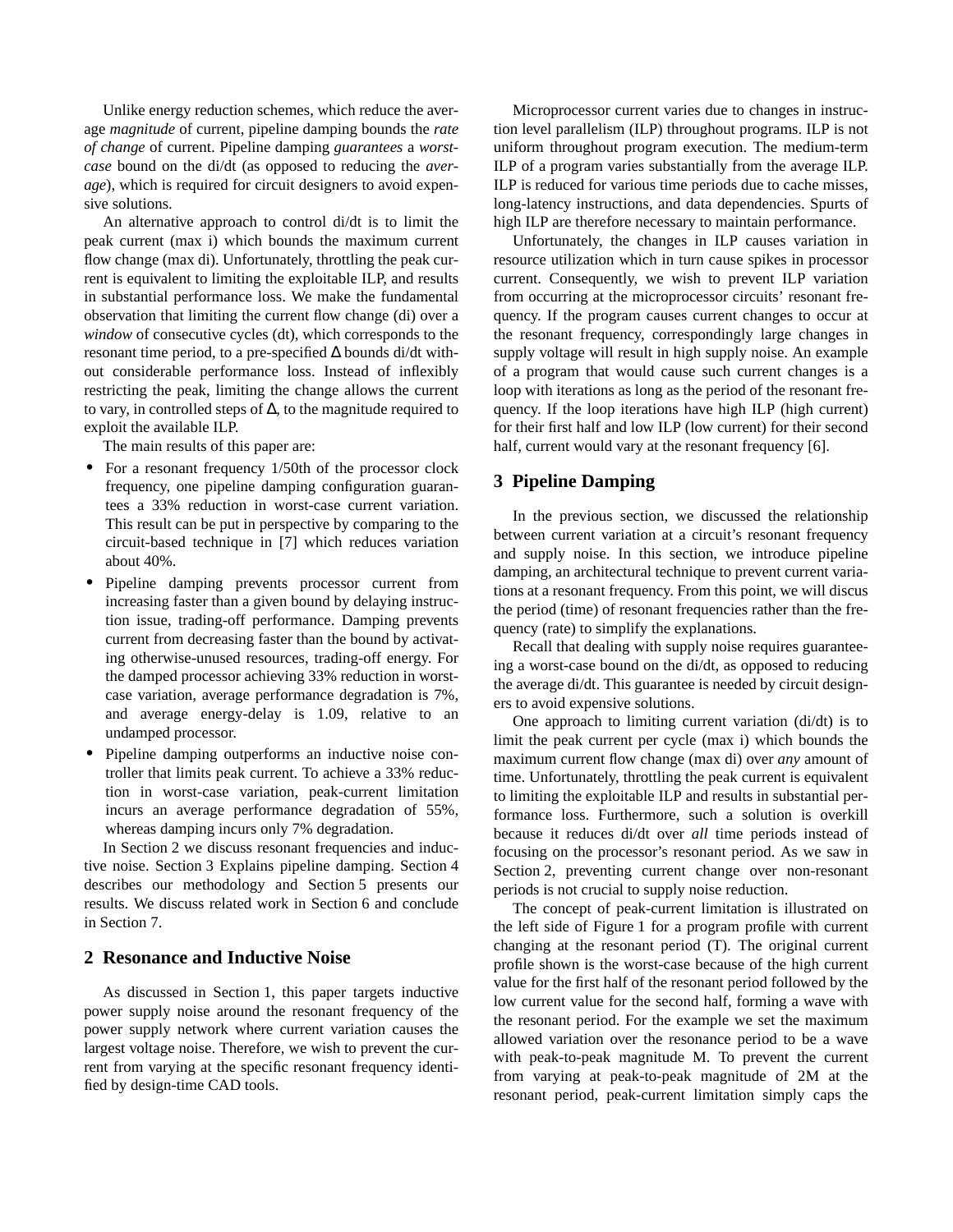

<span id="page-2-0"></span>maximum current at M. Limiting the peak current delays execution of many instructions compared to the original profile and results in T/2 additional delay.

#### <span id="page-2-1"></span>**3.1 Concept**

We make the fundamental observation that limiting the *change in "total current"—*i.e., sum of all of the instantaneous currents in a "window of cycles"—between consecutive windows to a pre-specified *delta* (∆) controls di/dt at the time period of 2 \* window. We set the window to be *half* of the resonant period ( $W = T/2$ ) because we wish to prevent large upward and downward changes making up the halves of a wave with the resonant period*.* Instead of restricting *peak* current, limiting the current flow *change* allows current to increase or decrease, in controlled steps of ∆, to the magnitude required to exploit the available ILP, without considerable performance loss.

The right side of [Figure 1](#page-2-0) illustrates damping. For the original profile in the figure, the total current flow before window A is 0, the total current during window A is MT, and the total current during window B is 0. For the profile in [Figure 1](#page-2-0) that illustrated peak-current limiting, the maximum current change allowed between windows corresponds to ∆ of MT/2. Clearly, this ∆ constraint is met neither between the time before window A and window A nor between windows A and B.

Pipeline damping ensures the  $\Delta$  constraint is met by establishing a relationship between the sums of the current in consecutive windows. Using windows A and B from the figure as examples with *I* representing the total current of the window and  $i_n$  representing the current in the n<sup>th</sup> individual cycle, we express the current change between

consecutive windows as:

$$
I_B - I_A = \sum_{n = W + 1}^{2W} i_n - \sum_{k = 1}^{W} i_k = \sum_{n = W + 1}^{2W} (i_n - i_{n - W})
$$

We wish to constrain  $|I_B - I_A|$  to  $\Delta$ . To do so, we constrain  $|i_n - i_{n-W}|$ , which is the maximum change in current allowed between cycles that are W cycles apart, to δ. Therefore:

$$
\sum_{n=W+1}^{2W} |(i_n - i_{n-W})| \le \sum_{n=W+1}^{2W} \delta
$$

By the triangular inequality:

$$
|I_B - I_A| = \left| \sum_{n = W + 1}^{2W} (i_n - i_{n - W}) \right| \le \sum_{n = W + 1}^{2W} |(i_n - i_{n - W})|
$$

which gives:

$$
|I_B - I_A| \le \delta W
$$

Therefore, by setting  $\delta = \Delta/W$ , we can constrain  $|I_B - I_A|$ to ∆. Consequently, pipeline damping is implemented by constraining the current difference between cycles W cycles apart to be less than or equal to  $\delta = \Delta/W$ . In our example,  $\delta$ equals M and  $\Delta$  = MW. (Observe the difference between little-delta and big-delta ( $\delta$  and  $\Delta$ ) as both will be used extensively.)

It is extremely important to note that to damp variation at the resonant period, the ∆ constraint must be met for *all possible pairs* of consecutive W-cycle windows, *regardless* of where the windows start in the timeline. Otherwise, supply noise will occur simply time-shifted with respect to the ∆− constrained windows. Examples of other window pairs in [Figure 1](#page-2-0) include the windows starting from the midpoints of window A and B (referred to as midpoint-A and midpoint-B). Because the δ constraint is met for *all* pairs of cycles W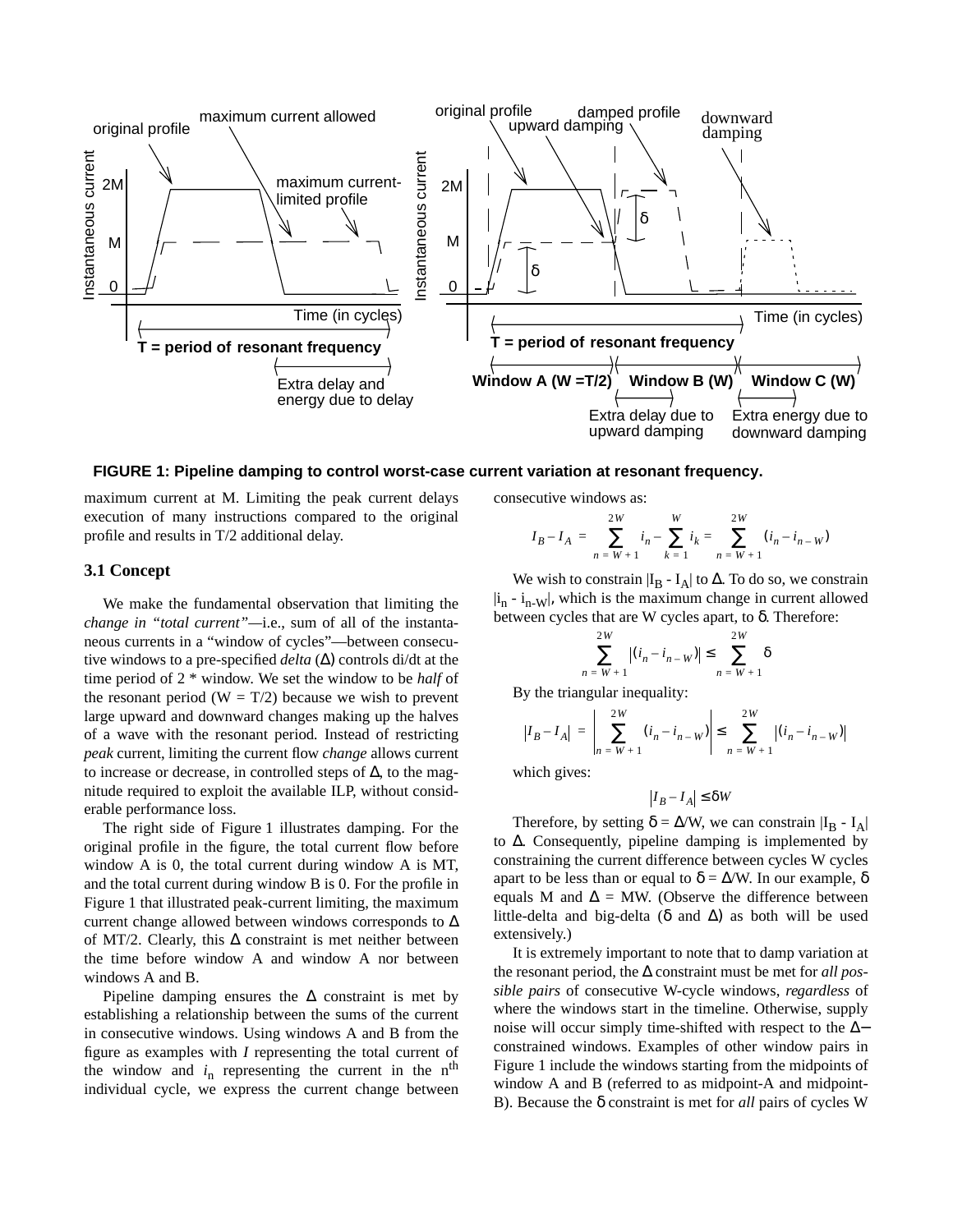cycles apart, the summations for  $\Delta$  at the beginning of this subsection hold for *all* adjacent pairs of windows.

Looking at the damped profile (medium dashes) in [Figure 1,](#page-2-0) we see that *upward damping* prevents the current from increasing to more than  $\delta$  during window A because the individual cycle currents in the previous window (before time  $= 0$ , not entirely shown) were 0. The current is allowed to increase to 2M in window B because 2M is within δ of the current from W cycles back. Postponing the current expenditure from A to B delays execution of many instructions compared to the original profile. The total delay, with window A using M current and the first half of window B using 2M current, is T/4 over that of the original profile, compared to the T/2 additional delay for peak-current limiting.

Upward damping is only half of the requirement. We also wish to prevent large downward changes corresponding to half of a wave with the resonant period, such as the drop in the original current profile in [Figure 1.](#page-2-0) Looking at the dotted profile in window C we see an extra current "bump" that corresponds to *downward damping*, which prevents the total current from decreasing more than ∆ between the midpoint-A and midpoint-B windows mentioned above. With the help of the bump, the total current for the midpoint-B window is within  $\Delta$  of the total current for the midpoint-A window, so the downward damping constraint is met. The bump exists soley for the pupose of meeting the  $\Delta$  constraint, and therefore represents extra energy consumption for the processor.

Two observations provide an illustration of how using  $\delta$ facilitates meeting the  $\Delta$  constraint to reduce di/dt at the resonant period: (1) Because the current for the first half of window B is 2M, the  $\delta$  constraint requires that the current increase to M only for the first half of window C. Placing the bump in the second half of window B would meet the ∆ constraint between the midpoint-A and midpoint-B windows but would violate the  $\delta$  constraint and still require placing an additional bump at the beginning of window C to meet the  $\Delta$  constraint beetween windows B and C. (2) The drop from 2M to zero current halfway through window B *does not* violate the ∆ constraint because the drop does not occur *across* adjacent windows. The drop occurs *within* a window and is not at the resonant frequency. This drop, which already exists in the original profile at the end of window A, is high-frequency di/dt that is handled by circuit techniques discussed in [Section 6.](#page-10-0)

It might seem that employing the triangular inequality is conservative and may result in weak  $\Delta$  constraint. In practice, we found that we achieve 33% worst-case di/dt reduction at only 7% average performance degradation.

#### <span id="page-3-1"></span>**3.2 Implementation**

A real implementation requires that Ldi/dt, expressed as

### Tracking current allocations:

| Current history register Future cycles                                                                                            |  |  |  |                                    |  |
|-----------------------------------------------------------------------------------------------------------------------------------|--|--|--|------------------------------------|--|
| $i_{\text{-W}}$ $i_{\text{-W+1}}$ $i_{-1}$ $i_{\text{issue}}$ $i_{\text{read}}$ $i_{\text{ALU}}$ $i_{\text{mem}}$ $i_{\text{WB}}$ |  |  |  |                                    |  |
|                                                                                                                                   |  |  |  | Time (in cycles) $\Longrightarrow$ |  |

Conditions to determine if ALU op may be issued:

# <span id="page-3-0"></span>**FIGURE 2: Using per-cycle current allocations to control** δ **for entire back-end at the issue stage.**  $i_{\text{mem}} = 0 \le i_{-w+3} + \delta$   $i_{\text{WB}} \le i_{-w+4} + \delta$  $i_{\text{issue}} \leq i_{\text{-w}} + \delta$   $i_{\text{read}} \leq i_{\text{-w+1}} + \delta$   $i_{\text{ALU}} \leq i_{\text{-w+2}} + \delta$

L∆/W, is within the noise margin of the circuit. Based on the values for the noise margin and L from circuit analysis,  $\delta$  (=  $\Delta$ /W) is chosen to meet the noise-margin constraint.

Implementing pipeline damping in a modern out-of-order processor requires controlling current variation to meet the  $\delta$ constraint. In this subsection, we describe the sources of current variation in a microprocessor and then discuss how to control current variation by scheduling current. Pipeline damping schedules current in the same way that conventional schedulers schedule resources such as cache ports and functional units.

#### <span id="page-3-2"></span>**3.2.1 Back-End**

In this discussion, we separate the pipeline into front-end and back-end, and we start with the back-end. The key to variability in the back-end is the issue stage. The back end exhibits a great deal of variability corresponding to both program phases and data dependencies, manifesting as variations in the number and type of instructions issued each cycle. The issue stage itself is a source of substantial current variation, but the effects of the issue stage ripple through the remainder of the pipeline: register read, functional units, cache access, and register writeback.

The are two key implementation concerns for damping in the back-end. First, because an instruction's current is not instantaneous and occurs over several cycles as the instruction moves through the back-end, damping must account for the current in each cycle. The δ constraint establishes a *current allocation* for each cycle that establishes how much current may be drawn (and how much current must be drawn to meet the downward damping constraint). Before issuing an instruction, damping ensures the  $\delta$  constraint will not be violated for each cycle by counting the currents. Each affected cycle must be evaluated because we wish to avoid satisfying the current allocation for the present cycle while creating a violation by allocating current above or below that of the constraint in a future cycle.

The second concern is that damping constraints must be met before an instruction issues and begins consuming current, not after issue and immediately before a δ constraint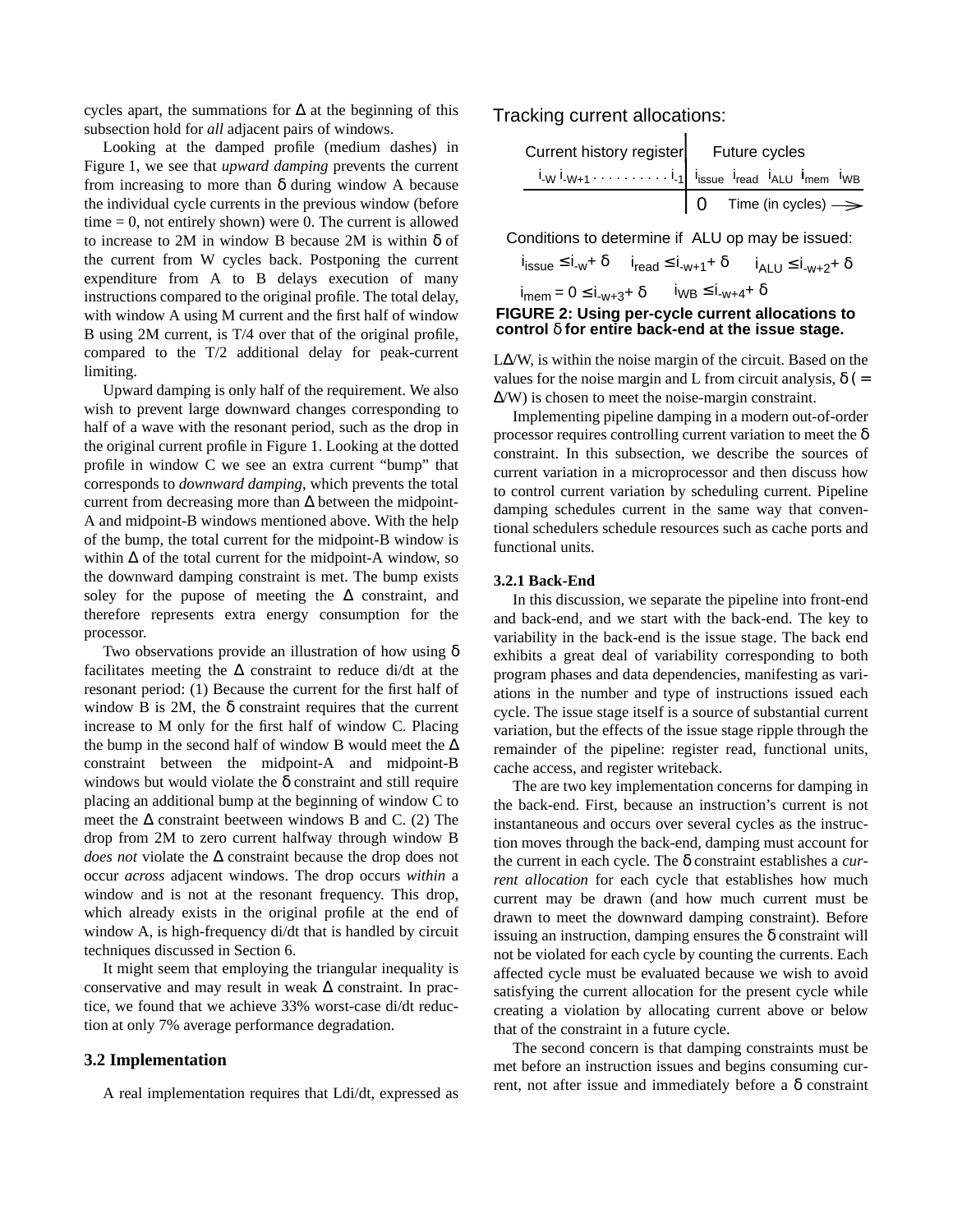violation. It is key that damping ensure before issue that an instruction will meet all relevant δ constraints. Instructions cannot be arbitrarily stalled after issue to prevent a  $\delta$  constraint violation because this would require freezing all successive instructions in the back-end. Such a stall of several pipeline stages would over-compensate and substantially reduce the current drawn (assuming an energy-efficient processor using some clock-gating), possibly violating the minimum current required for the cycle(s) by the  $\delta$  constraint. In the act of preventing an upward violation, a much larger downward violation may occur. Damping avoids this problem by proactively counting all of the  $\delta$  constraints at the issue stage instead of attempting to react to  $\delta$  constraint violations that are about to occur throughout the back-end.

Conventional select logic already counts resources to determine if an instruction is eligible for issue. The logic must count the number of instructions to ensure the issue width is not exceeded, and it must count the number of available ALUs, floating point units, and cache ports to avoid conflicts over these resources. Select logic for pipeline damping also counts current bounds as an additional resource constraint. A key difference between counting resources and current is that processor resources exist in integral quantities (no fractions) but current magnitude is a floating-point quantity. Handling non-integral quantities at select is undesirable, so we simplify the counting process by approximating currents with small (4-bit) integers in the correct proportions.  $\delta$  is then computed using the same integral units. (For example, a d-cache access might have twice the current of an ALU operation, so the d-cache would be assigned a current value of 2 and the ALU assigned a value of 1.) While pipeline damping does burden the select logic with a new constraint, we believe the benefits of addressing supply noise, a key reliability problem in microprocessors, are worth the complexity.

To track the counts for each cycle's current allocation, damping maintains a history register containing the current allocations for the next W cycle similar to the branch history register in the L1 of a two-level branch prediction. The allocations are based on the previous W cycles (W being the window size from the previous subsection) with any units of already-allocated current deducted. [Figure 2](#page-3-0) illustrates the decision-making process for a back-end where each architectural stage is one-cycle. The current allocation constraint for each of the four cycles with a component for the ALU instruction (issue, read, Ex, and WB; but not mem because the ALU instruction doesn't access the d-cache) must be met in order to issue the instruction.

Downward damping follows a similar procedure as upward damping but ensures that the present and future current values are not too low to meet the minimum current allocation. We implement downward damping by "issuing" extraneous integer ALU operations that fire-up the issue logic, register read ports, and an unused ALU (but do not activate result busses or write-back). The sole purpose of these extraneous operations is to draw current necessary to meet the δ constraint.

Not all operations are scheduled at issue, such as stores and predictor updates. However, the resources for these operations, such as cache ports, still must not conflict with instructions at issue. Conventional pipelines must handle contention for cache ports at select because loads and stores share the same resource. Similarly, damping requires that the current for stores and branch predictor updates be included in the current-allocations for the cycles in which they occur. The counts for these currents may be included in the select process for damping.

Pipeline damping faces two issues regarding d-cache misses: the current variability from the miss due to squashed instructions in the pipeline and the current of the corresponding L2 access. Load misses conventionally cause instructions that issued after the offending load to squash. Aggressive clock-gating may save energy by preventing the squashed instructions from propagating down the pipeline. Such clock gating could result in a large downward spike in processor current. Instead, to reduce supply noise, squashed instructions may be allowed to continue down the pipeline as extraneous, "fake," events, similar to downward damping. D-cache misses also initiate L2 accesses, which have a low per-cycle current because they are spread over many cycles. L2 accesses can be handled by deducting the appropriate values from the current allocations of the affected cycles. In some processors, the L2 may be included on a separate onchip power grid and may be irrelevant to pipeline damping in the core.

#### <span id="page-4-0"></span>**3.2.2 Front-end**

The front-end of the pipeline is fairly consistent in current drain and is not a key source of variability. The i-cache, accounting for about 10% of maximum processor current [3] is a large component of front-end current. Variability in the i-cache access rate corresponds to misses caused by changes in instruction working sets. Although front-end variability is irrelevant to back-end current because downward damping at issue compensates for any deficiency of instructions in the issue queue, requirements for a tight overall current variation constraint might require mitigating variability in the front end itself.

One simple solution for front-end variability is to activate all i-cache ports and all decode/rename logic every cycle. This "always-on" solution is a simplistic form of downward damping in that it never allows the current to drop. While the energy overhead of this solution may seem high (there is no performance overhead), that may not be the case in light of typically low i-cache miss-rates. If i-cache accesses occur in the vast majority of cycles in a conventional system, the additional energy overhead of firing up the front-end for the remaining cycles is small. For example, with i-cache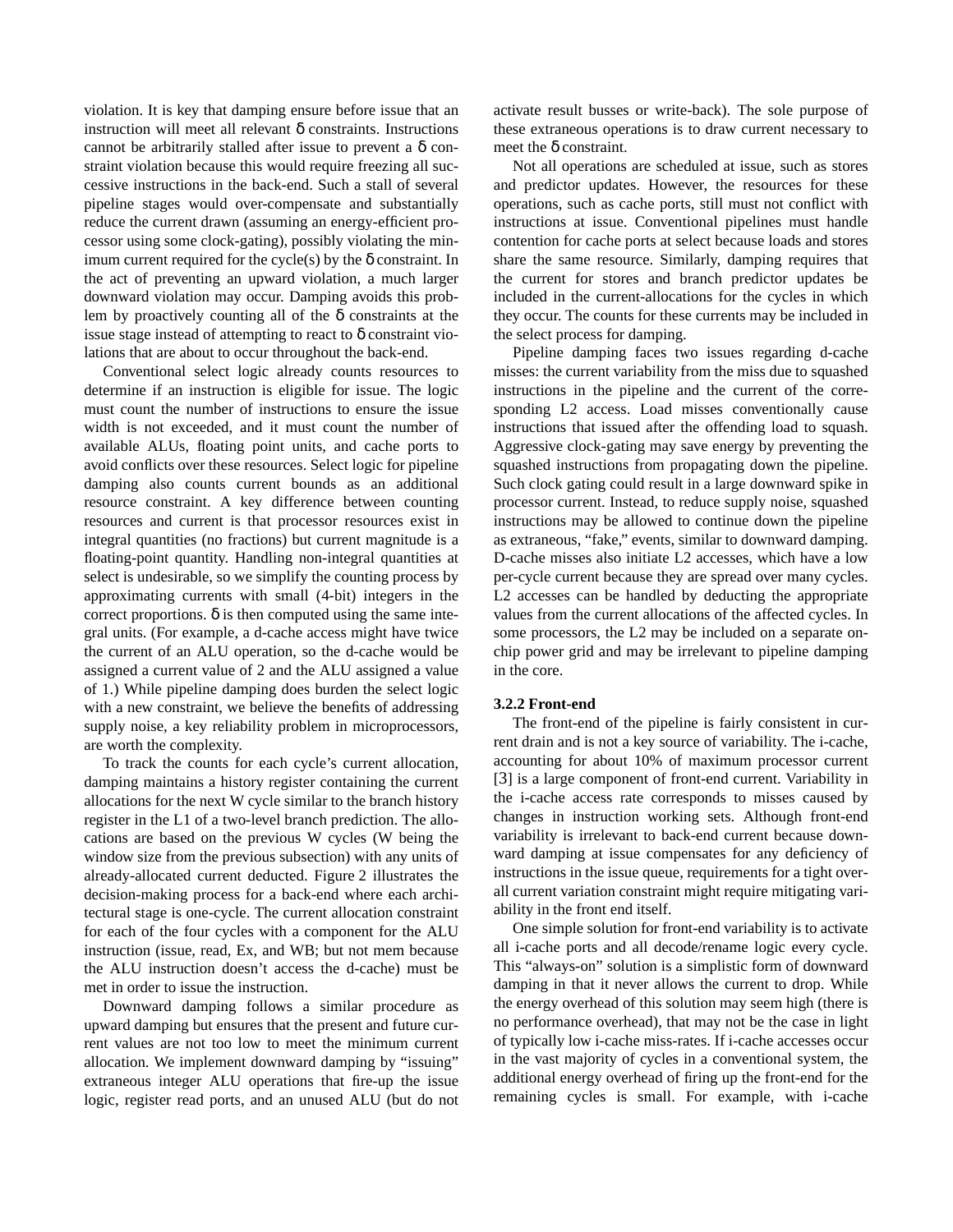accesses occurring in 90% of cycles, the energy overhead would be 2.5% if the front-end accounts for 25% of processor energy.

If having an always-on front-end is undesirable, the front-end variability can be accounted for using the current allocation scheme described for the back-end in [Section 3.2](#page-3-1). Using damping, a fetch does not occur unless the current for the corresponding fetch, decode, and rename cycles fall within the  $\delta$  constraints for those cycles. The process is the same as back-end damping with the control at fetch instead of at issue. Some coordination may be necessary between the front-end and back-end to ensure that fetches are not starved in favor allocating current to instruction issue, or vice versa.

#### <span id="page-5-2"></span>**3.3 Implementation Simplifications**

In this section, we observe two potential simplifications for implementing pipeline damping. Our first observation is that not all components of the processor may need to be damped. The relevance of a particular component to pipeline damping depends on both variability in usage and the magnitude of the current. For example, if the i-cache were accessed every cycle, it would not be a source of current variability regardless of the magnitude of its current. Acceptable current bounds may be established without damping the current of some variable, but low-current, components. Excluding components from damping would extend the  $\Delta$  equation as follows:

$$
\Delta_{actual} = \delta W + W \sum i_{undamped}
$$

where the i<sub>undamped</sub> terms are the maximum currents of components not included in pipeline damping. In this case, damping guarantees a looser ∆ constraint.

Our second observation is that damping may be simplified if the  $\delta$  constraint is applied over sub-windows of adjacent cycles. As clock frequencies become faster in future technologies, the number of cycles in the processor's resonant period may increase from tens of cycles to hundreds of cycles. For such long windows, it may be infeasible to maintain a history register containing the current allocation for each cycle in a window or compute the current allocations for each operation at issue. We can aggregate adjacent cycles into sub-windows and then construct damping windows from the sub-windows. An example for a window size of 500 cycles would be utilize 20-cycle sub-windows and then construct the 500 cycle window from 25 of the subwindows. The  $\delta$  constraint would then be applied to pairs of sub-windows separated by 25 sub-windows. This coarsergrained solution would have a somewhat looser ∆ constraint because of uncertainty in the individual cycles at the window edges. However, in terms of the total current feasible over a window of hundreds of cycles, the slack introduced by uncertainty in a few tens of cycles might only slightly loosen the bound on di/dt over the full window.

A coarse-grained solution also could have a substantial advantage in simplifying the pipeline-damped scheduler. If the sub-window size is larger than the depth of the pipeline back-end, it may not be necessary to separately track the current allocations for each stage of the pipeline. An aggregate current allocation that included all of the back-end current could be used. Instead of counting current allocations for each affected cycle as described in [Section 3.2.1](#page-3-2), only a single lumped current count would be necessary to determine if an instruction may be issued.

#### <span id="page-5-1"></span>**3.4 Effect of inaccuracies in current estimation**

Because pipeline damping is based on predetermined estimates of resource current, inaccuracies in the estimation are a concern. For example, an estimator may assume that all integer adds consume approximately the same current. Because high-performance circuits are implemented in dynamic logic and dynamic logic power is dominated by the clock, this assumption is not unreasonable. Though clock power is dominant, some variability will still occur due to differences in the inputs.

Even in the presence of estimation inaccuracies, it is possible to use pipeline damping to establish current variability bounds. If the current change between windows is estimated at ∆ but actually may be x% higher or lower, then the actual maximum variability is an increase from the minimum current,  $(1 - x/100)\Delta$ , to the maximum current  $(1 + x/100)\Delta$ . The total worst case variability is then  $(1 + 2x/100)\Delta$ . For example, if the actual current change between windows could be 20% higher or lower than ∆, then the actual current bound would be 1.4 $\Delta$  instead of  $\Delta$ .

By knowing in advance the maximum error in the current change estimate, a  $\Delta$  that will lead to a suitable actual current bound may be chosen. While accounting for estimation accuracies may lead us to tighten  $\Delta$ , in [Section 5.1](#page-7-0) we show that tightening ∆ does not result in large performance or energy degradation. However, a fundamental limitation is that an x% error in current estimates implies that damping cannot bound current variation to a value less than x%. That is, ∆ cannot be set to less than x% of the total current. Therefore, less error in the estimation is desirable.

#### <span id="page-5-0"></span>**4 Methodology**

[Table 1](#page-6-1) shows the base configuration for the simulated system. We modify Wattch [3] and incorporate SimpleScalar 3.0b [4] modifications to simulate a high-performance, out-of-order microprocessor executing the Alpha ISA. To facilitate more accurate estimation of per-cycle energy, we modified Wattch to use energy-efficient L1 caches. To estimate the rate of change of current flow (di/dt) we extend Wattch to compute current for each cycle in addition to energy based on component activity. To enable calculation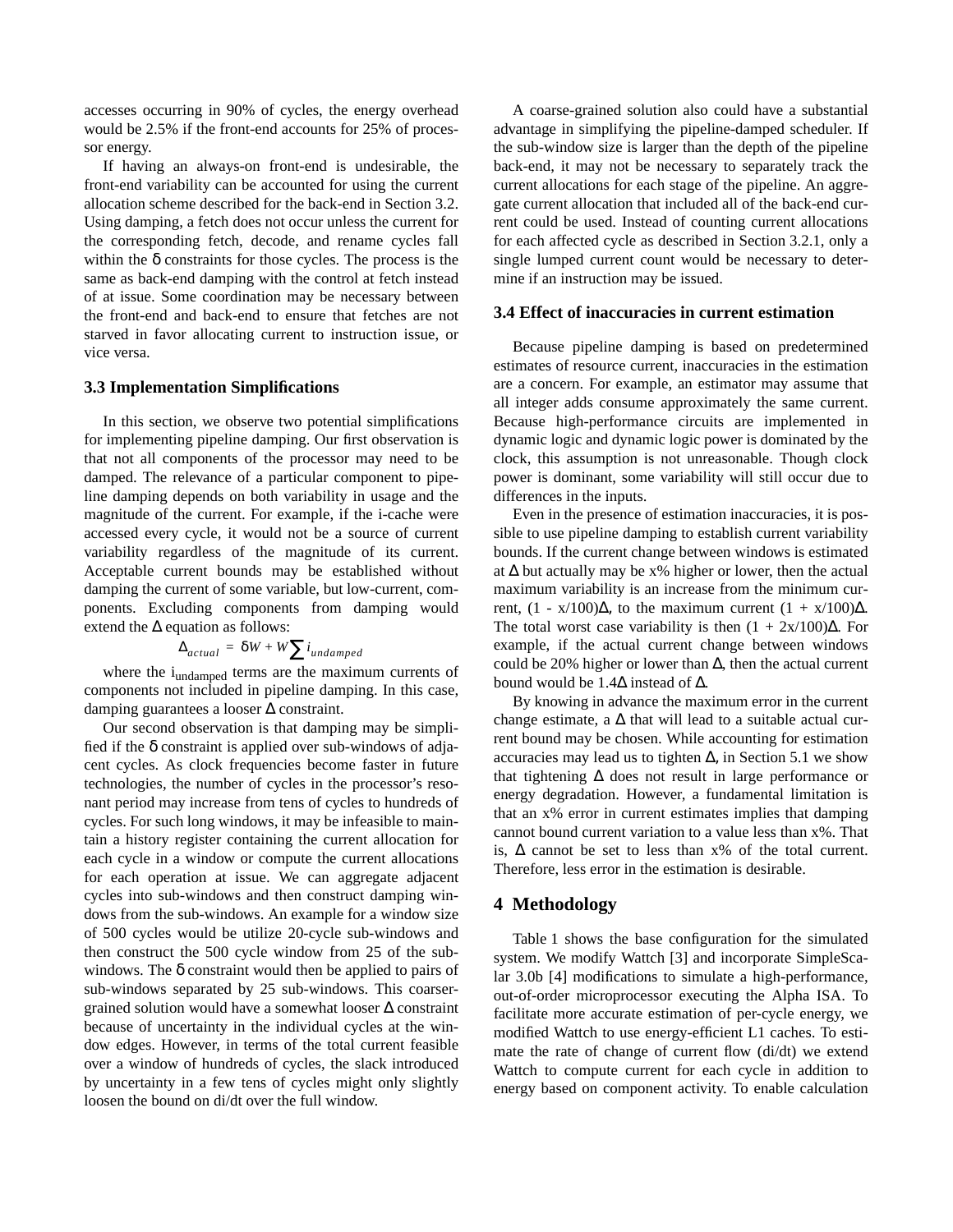<span id="page-6-1"></span>

| instruction issue      | 8, out-of-order                                                      |
|------------------------|----------------------------------------------------------------------|
| Issue queue/ROB        | 128 entries                                                          |
| L1 caches              | 64K 2-way, 2 cycle, 2 ports                                          |
| L <sub>2</sub> cache   | 2M 8-way, 12 cycles                                                  |
| Memory latency         | 80 cycles                                                            |
| Fetch                  | up to 8 instructions/cycle<br>with 2 branch predictions<br>per cycle |
| Int ALU & mult/div     | 8 & 2                                                                |
| $FP$ ALU $\&$ mult/div | 4 & 2                                                                |

#### **Table 1: System parameters.**

of per-cycle current, we spread the execution energy of multi-cycle functional units and pipeline events (e.g., register reads) over each of the relevant cycles. We calculate current by observing that current is proportional to power with a coefficient of (1/Voltage). To compute the actual di/dt in amperes/s, this current change would have to be divided by the cycle time. However, the average change in current over adjacent windows is linearly proportional to the actual di/dt, and allows us to abstract away clock speeds. Because we did not want to assume specific clock speeds, we measure di/dt as the average change over adjacent windows of cycles.

We use 23 of the 26 applications in the SPEC 2K benchmark suite (*ammp, mcf,* and *sixtrack* are excluded due to simulation time), fastforwarding 2 billion instructions to pass initialization code, and then running 500 million instructions. The base (undamped) IPC for each application are shown above the names in [Figure 3.](#page-9-0)

To evaluate the effectiveness of pipeline damping we compare the *worst-case* di/dt that can occur at the resonant period in an undamped system to the *worst-case that is guaranteed not to be exceeded* in the damped system. This comparison corresponds to the worst-case nature of the inductive problem—ensuring correctness requires ensuring that di/dt never exceeds the guaranteed value. We compute the worst-case di/dt from Wattch's current values.

We also evaluate performance degradation due to upward damping and energy increase due to downward damping. To measure energy increase, we use the relative energy-delay metric common in low-power research. Because damping increases both execution time and energy, energy-delay relative to the undamped case will have values greater than one.

As discussed in [Section 3.2.1](#page-3-2), we approximate microprocessor current components by integral units (using 4-bit integers) to be used when counting current allocations. These integral values are used to compute current bounds and are based on the currents reported by Wattch. [Table 2](#page-6-2) shows the latencies and integral estimates of per-cycle current for each of the variable current components in our microprocessor. Each integral unit corresponds approxi-

| <b>Component group/Item</b> | latency<br>(cycles) | per-cycle<br>current |
|-----------------------------|---------------------|----------------------|
| Front-end (fetch--rename)   | N/A                 | 10                   |
| Wakeup/Select               | 1                   | $\overline{4}$       |
| <b>Register Read</b>        | 1                   | 1                    |
| Int. ALU                    | 1                   | 12                   |
| Int. Multiply               | 3                   | 4                    |
| Int Divide                  | 12                  | 1                    |
| <b>FP ALU</b>               | 2                   | 9                    |
| FP Mult                     | 4                   | 4                    |
| FP Divide                   | 12                  | 1                    |
| D-cache                     | 2                   | 7                    |
| D-TLB                       | 1                   | $\overline{c}$       |
| <b>LSQ</b> Access           | 1                   | 5                    |
| <b>Result Bus</b>           | 3                   | 1                    |
| <b>Register Write</b>       | 1                   | 1                    |
| Branch Pred., BTB, RAS      | 1                   | 14                   |

#### <span id="page-6-2"></span>**Table 2: Integral unit current estimates and latencies of variable components.**

mately to 0.5 A in a 2 GHz 1.9 V processor.

While we acknowledge that Wattch's models may have some error in their estimates, damping is tolerant of estimation inaccuracies, as discussed in [Section 3.4.](#page-5-1) Though some of the integral estimates, such as those of the ALUs, may seem high, we note that overestimating current is a conservative choice for our simulations, because pipeline damping will experience greater performance and energy degradation by damping overestimated component currents to fit into a given ∆.

For the purposes of our simulations, each component in [Table 2](#page-6-2) is assumed to dissipate equal current over its entire latency. Changing this assumption would merely require changing the allocations and would not substantially alter pipeline damping. Non-variable components, such as the global clock, do not contribute to current variability and are not included. The front-end is shown as a single value because we do not individually damp front-end components.

## <span id="page-6-0"></span>**5 Results**

First, we present our bounds on current variability using pipeline damping compared to an undamped processor. Second, we show that pipeline damping effectively reduces current variability with small performance degradation and energy-delay increase. Then we show results for pipeline damping for different resonant periods. Finally, we compare the performance and energy impact of pipline damping to a simple peak-current limitation technique for reducing current variation.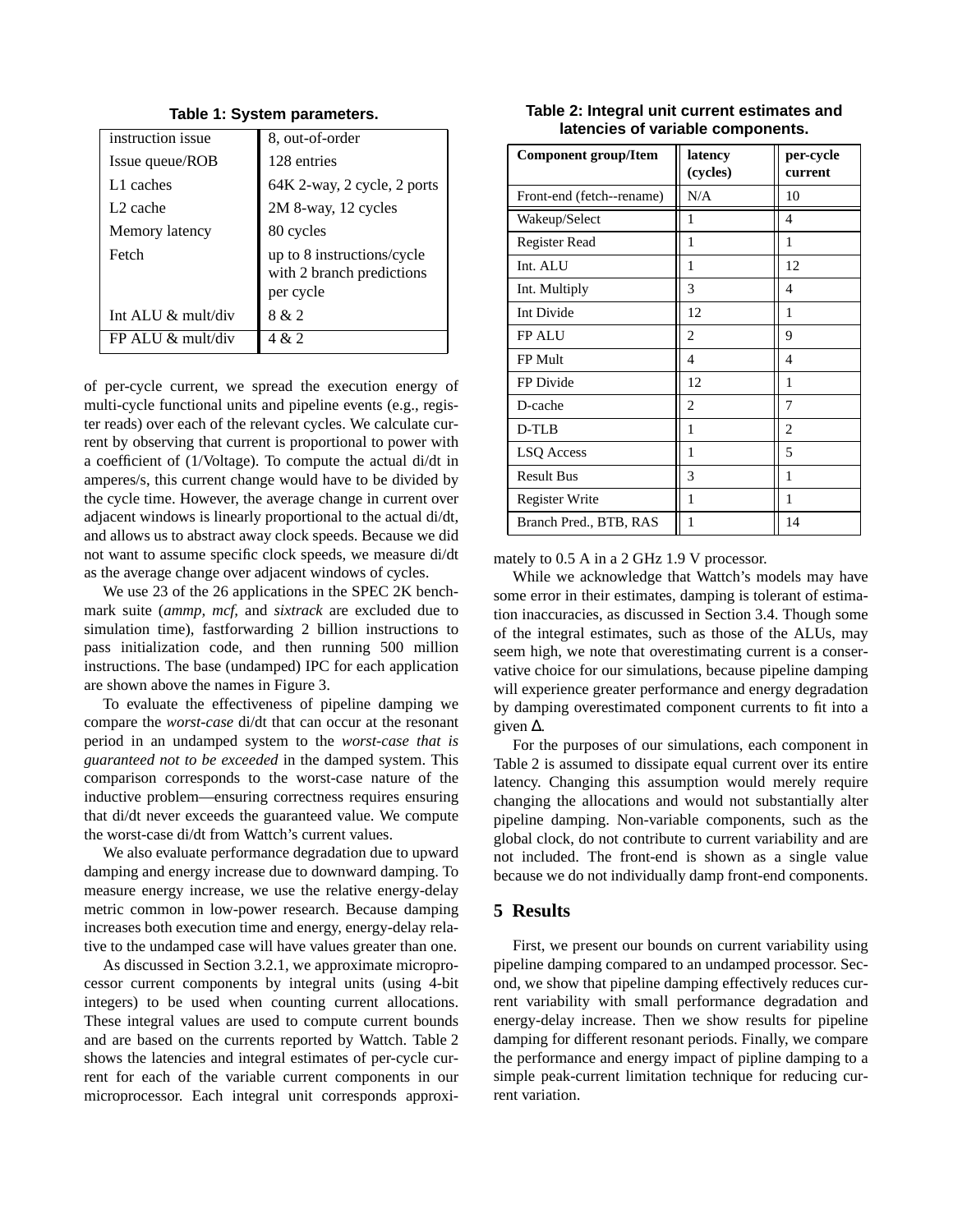#### <span id="page-7-0"></span>**5.1 Bounding variability with pipeline damping**

#### <span id="page-7-1"></span>**5.1.1 Bounding current variability**

From [Section 3.1](#page-2-1), we know that  $\Delta = \delta^*$  W, where  $\Delta$  is the worst-case current variability allowed during W cycles. W, half of the resonant period, is known at design-time. As per this equation, we pick  $\delta$  to guarantee current variability over W cycles to be less than ∆. In this section, we show how our worst-case guarantee of ∆, corresponding to representative values of δ, compares to the worst-case current variability in an undamped processor.  $\delta$  and therefore  $\Delta$  are specified using the same integral units used in [Table 2.](#page-6-2) Our representative values for δ are 50, 75, and 100. We show results assuming a resonant period of 50 cycles (the window size, W, is 25 cycles). Other resonant periods will be shown in the next section.

Because some of our configurations do not damp the pipeline front-end, we use the equation shown in [Section 3.3](#page-5-2) to compute  $\Delta$  instead of the simple  $\Delta = \delta W$ . In the equation, as shown in the first row of [Table 3](#page-8-0),  $\Delta = \delta W +$  maximum undamped components. The undamped component is the per-cycle front-end current times the window size for the configurations where the front-end is not "always on" as discussed in [Section 3.2.2.](#page-4-0) When the front-end is always on, the undamped component is zero. [Table 3](#page-8-0) shows the values of the undamped components, δW, and ∆ for our values of δ both with and without the "always-on" technique.

The worst-case current variation in the undamped processor is shown in the last row of [Table 3.](#page-8-0) This value is computed by assuming the processor has minimum clock-gated current corresponding to zero instructions issued in one window, and increases rapidly to maximum current corresponding to the maximum number of ALU instructions issued in the next window. Because there are 8 integer ALUs with one-cycle latency they are a better choice to maximize current than less available or longer-latency resources. The current is lower for the first few cycles of the ramp-up as the first operations propagate down the pipeline and begin consuming current at the ALUs, result busses, and register write. The details of the computation are not shown.

The *relative worst-case* ∆ values shown in the right-most column are ratios of guaranteed worst-case current variation for the given damping configuration to worst-case current variation in an undamped processor. We see that pipeline damping reduces the worst-case current variability between 14 and 61 percent compared to an undamped processor.

Reduction in worst-case current variation at the resonant frequency corresponds to reduction in worst-case supply noise. Our reductions can be put in perspective by comparing to the expensive, circuit-based voltage regulator proposed in [7]. Figure 10 in [7] shows that their regulators reduce voltage variation from about 0.2 volts to about 0.1 volts. The reduction is about 40%, similar to the relative worst-case ∆s for pipeline damping (recall current variation is proportional to voltage variation as  $L * di/dt$ . Given a value of L for the circuits, our reduction in worst-case current variation will correspond to a specific voltage variation and can be ensured to be within the noise margin of the processor's circuits. The value  $\delta$  can be adjusted to provide an appropriate *guarantee* of worst-case voltage variation, reducing the need for expensive circuit solutions.

While [Table 3](#page-8-0) shows the *guaranteed* worst-case current variation (∆) computed using our values for δ, we now show *observed* worst-case current variations over 25 cycles for our benchmarks using simulation. The variation shown for each benchmark is the largest current variation observed during the simulation.

Our simulation results show that the observed worst-case current variation stays well within the guaranteed worstcase shown in the right-most column of [Table 3.](#page-8-0) The top graph of [Figure 3](#page-9-0) shows current variation for the top three damping configurations in [Table 3](#page-8-0) and the undamped case, based on actual currents reported by Wattch (*not* our integral estimates used for counting current allocations in damping and establishing current bounds). The observed worst-case current variation, shown on the Y axis, are all relative to the worst-case current variation in the undamped case. The various dashed lines represent the guaranteed worst-case variation for each  $\delta$  value from the right column of [Table 3](#page-8-0).

For the  $\delta$  = 50, 75, 100, and undamped cases respectively, the largest observed worst-case variation is 83% (*gap*), 68% (*gap*), 58% (*gap),* and 78% (*crafty)* of the guaranteed worstcase bound. While the difference between the observed worst-case and guaranteed worst-case may seem large, it is important to note that guaranteed bounds are theoretical worst-case, and most applications do not demonstrate theoretical worst-case behavior at the resonant frequency. Although the theoretical worst-case variation may not often be observed, such variation is possible and *must* be within the constraints of the circuit; guaranteeing better bounds aids circuit designers in avoiding expensive solutions.

Even under damping, the observed worst-case does not always approach the guaranteed worst-case because damping controls discrete, high-current events, such as integer ALU operations. Because of the high current of many events, it may not be feasible for damping to allow variation to approach arbitrarily close to the bound while guaranteeing that future cycles will not exceed the bound.

#### **5.1.2 Performance and energy impact**

In this section, we evaluate the performance and energy impact of the pipeline damping configurations discussed in the previous subsection. As discussed in [Section 3.2.1](#page-3-2), upward damping decreases performance by slowing increases in ILP, while downward damping increases energy by activating otherwise-unneeded functional units to maintain current. The lower graph of [Figure 3](#page-9-0) depicts performance degradation (black sub-bars, scale on left) and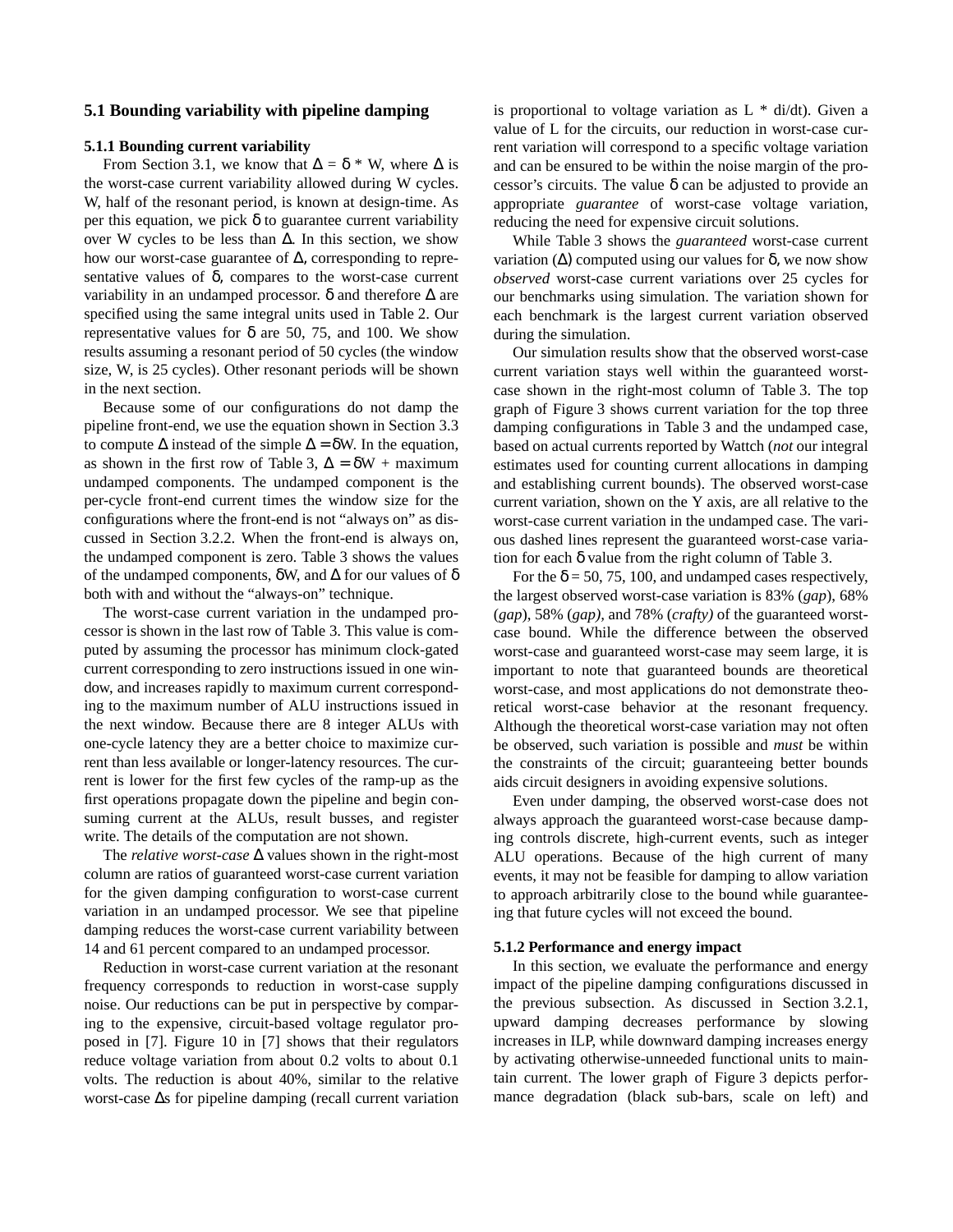energy-delay (full bars, scale on right) for each benchmark with respect to the undamped case. There is no bar for the undamped case because it is the reference.

The performance and energy penalties decrease with the tightness of the  $\delta$  constraint. The tight constraint of  $\delta = 50$ results in substantial performance and energy penalty, while the looser constraints have less severe impact. For  $\delta$  of 50, 75, and 100, the average performance degradations are 14%, 7%, and 4%, respectively. The corresponding average processor energy-delays are 1.17, 1.09, and 1.05.

The tight  $\delta = 50$  constraint results in substantial performance penalty for some applications in order to achieve the 61% reduction in worst-case current variation. *Fma3d* stands out particularly with a 51% performance degradation and a relative energy-delay of 1.74. *Fma3d* the highest-IPC benchmark (4.1) in our simulations and is unable maintain that throughput under the constraints of damping at this frequency. The energy-delay increase in this case is due primarily to the increased execution time, not downward damping.

Using the "always on" front-end damping technique further reduces the variation bound and narrows the gap between the maximum observed current variation and the worst-case allowed  $\Delta$  at the expense of additional energy. The middle three rows ( $W = 25$ ) of [Table 4](#page-9-1) summarize results for all applications both without front-end damping (left half) and with front-end damping (right half). The left half results repeat those already given and are shown for reference. We see that the expense of the tighter current variation bound of the "always on" front-end is an average relative energy delay increase between 0.07 and 0.14. The slight narrowing of the gap between maximum observed ∆ and worst-case allowed ∆ occurs because the uncertainty of the undamped front-end is removed.

### **5.2 Pipeline damping at different periods**

In the last section, we showed results with  $W = 25$ , but the resonant time period could have a value other than 25 that is on the order of 10 to 100 times the clock period. We show other values of W in this section. We expect a specific resonant period value not to affect damping, and that damping will achieve similar variation bounding, performance penalty, and energy-delay penalty for any resonant period. While it may seem that using the same  $\delta$  for a larger (or smaller) window would loosen (or tighten) the variation bound, it is important to remember that in terms of di/dt, δW is an expression of di. Because the corresponding dt of the resonant period is also expressed by W, di/dt is controlled by δ, independent of W.

[Table 4](#page-9-1) shows results for damping corresponding to resonant periods of 30, 50, and 80 cycles (and W values of 15, 25, and 40, respectively). The results for the W of 25 have already been discussed in the previous section. Because the details of ∆ computation for W values of 15 and 40 are identical to that for W of 25 (discussed in [Section 5.1.1](#page-7-1)), we omit the details here. We show the relative worst-case  $\Delta$  corresponding to earlier values in the rightmost column of [Table 3.](#page-8-0) The "observed worst-case" column represents the worst-case variation observed among all 23 benchmarks simulated; the performance and energy-delay values are averages across the 23 benchmarks.

From the relative worst-case  $\Delta$  columns, we see that for the same  $\delta$  value, the guaranteed current bound becomes slightly tighter (i.e., smaller in value) for longer periods. The bounds become tighter because the first few low-current cycles in the worst-case current window for an undamped processor (discussed in [Section 5.1.1\)](#page-7-1) are less dominant over longer windows. We also see that the worst-case observed in our simulations, as a percent of ∆, approaches higher values for the shorter windows, even reaching 100% once. Shorter windows are more likely to experience bursts of worst-case variation than long windows. For example, it is unlikely that a processor would issue at the maximum issue width for 40 consecutive cycles.

Performance degradation and energy-delay increase do not change substantially with window sizes. For all window sizes, average performance degradation for  $\delta$  of 100 is 5% or less, and the average degradation for  $\delta$  of 75 is 8% or less. δ of 50 has substantial average performance and energy penalties for all window sizes because the bound is so tight.

#### **5.3 Comparison to peak current limitation**

In this section, we compare the performance and energy

<span id="page-8-0"></span>

| Configuration                       | Max undamped over W | $\delta W$ | $\Delta$ =worst-case variation over W | Relative worst-case $\Delta$ |  |  |
|-------------------------------------|---------------------|------------|---------------------------------------|------------------------------|--|--|
| $\delta = 50$                       | 250                 | 1250       | 1500                                  | 0.47                         |  |  |
| $\delta = 75$                       | 250                 | 1875       | 2125                                  | 0.66                         |  |  |
| $\delta = 100$                      | 250                 | 2500       | 2750                                  | 0.86                         |  |  |
| $\delta = 50$ , frontend always on  | $\Omega$            | 1250       | 1250                                  | 0.39                         |  |  |
| $\delta = 75$ , frontend always on  | $\Omega$            | 1875       | 1875                                  | 0.59                         |  |  |
| $\delta = 100$ , frontend always on | $\Omega$            | 2500       | 2500                                  | 0.78                         |  |  |
| undamped processor (no $\delta$ )   | N/A                 | N/A        | undamped variation $= 3217$           | 1.00                         |  |  |

**Table 3: Computed integral current bounds for window size (W) of 25 cycles**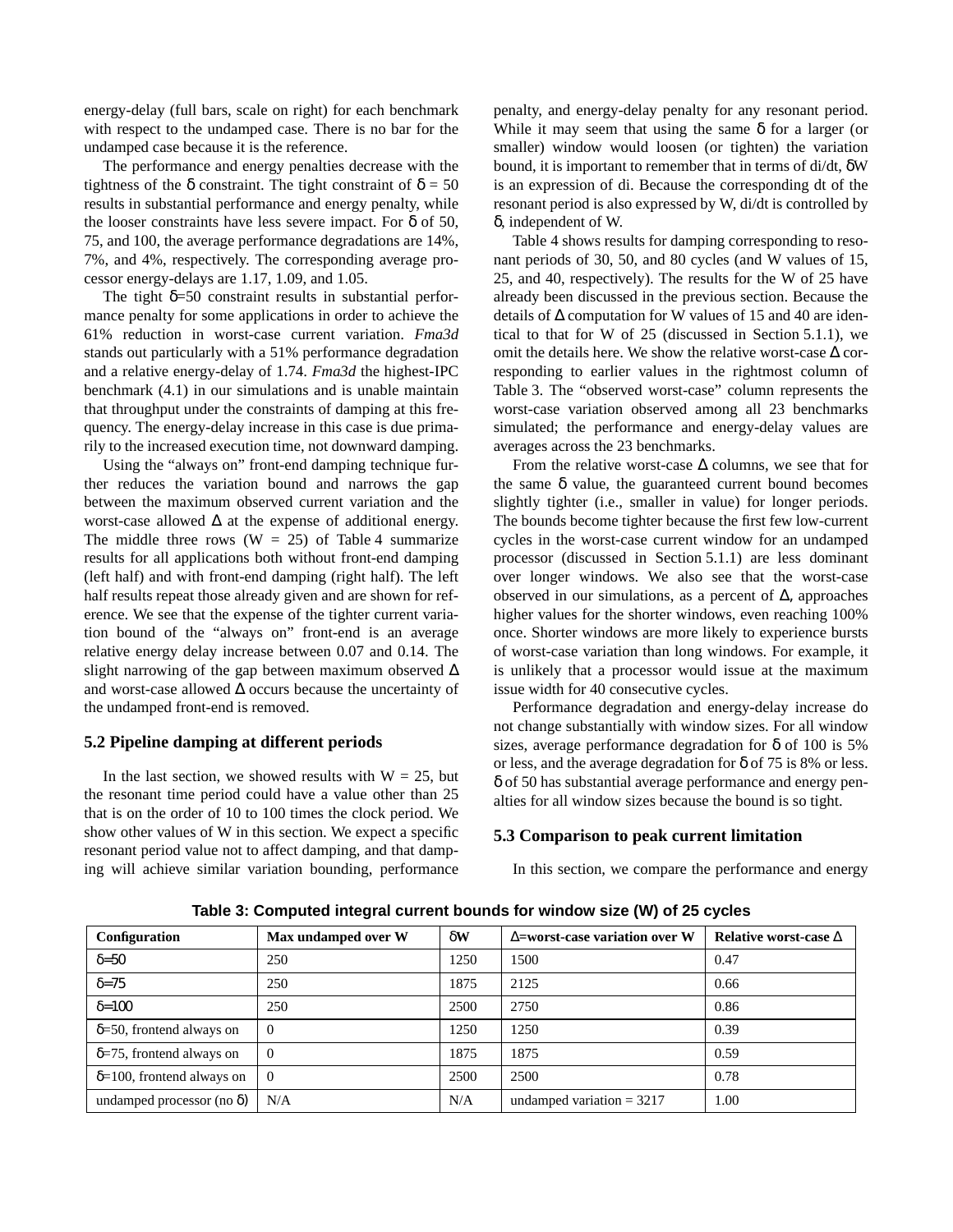

**FIGURE 3: Current variation and performace/energy-delay penalty for W=25.**

<span id="page-9-0"></span>penalties of pipeline damping to schemes which reduce current variation by limiting *peak* current instead of limiting rate of change like pipeline damping. When using peak current limitation to achieve the same current variation bounds as pipeline damping, we expect large performance and energy penalties.

The graphs in [Figure 4](#page-10-2) plot guaranteed worst-case variation bounds against performance degradation and energydelay for six peak-current-limiting configurations (**a** through **f**) and three pipeline damping configurations (**S** through **U**). The performance degradation and energy-delay values are averages across the 23 benchmarks simulated. The window size is 25 cycles, and front-end damping is not applied. The current limiting configurations achieve current variation bounds the same as those of the damping schemes by setting the peak per-cycle current to be the same as  $δ$ . Thus, the maximum total current over a window of W cycles is the peak per-cycle current multiplied by the window size.

Limiting peak current results in performance and energydelay penalties that dramatically increase as the bound becomes tighter. Comparing the performance and energydelay trends of the peak current limiting schemes to the

<span id="page-9-1"></span>

|    |     | (without front-end damping)            |                                          |                      | (front-end "always on") |                                        |                                          |                      |                 |
|----|-----|----------------------------------------|------------------------------------------|----------------------|-------------------------|----------------------------------------|------------------------------------------|----------------------|-----------------|
| W  | δ   | <b>Relative</b><br>worst-case $\Delta$ | observed worst-<br>case as % of $\Delta$ | avg perf.<br>penalty | avg e-<br>delay         | <b>Relative</b><br>worst-case $\Delta$ | observed worst-<br>case as % of $\Delta$ | avg perf.<br>penalty | avg e-<br>delay |
|    | 50  | 0.53                                   | 95                                       | 12                   | 1.15                    | 0.41                                   | 100                                      | 12                   | 1.23            |
| 15 | 75  | 0.72                                   | 77                                       | 6                    | 1.07                    | 0.62                                   | 78                                       | 6                    | 1.14            |
|    | 100 | 0.92                                   | 67                                       | 3                    | 1.04                    | 0.83                                   | 66                                       | 3                    | 1.11            |
| 25 | 50  | 0.47                                   | 83                                       | 14                   | 1.17                    | 0.39                                   | 89                                       | 14                   | 1.26            |
|    | 75  | 0.66                                   | 68                                       | $\overline{7}$       | 1.09                    | 0.59                                   | 70                                       | $\overline{7}$       | 1.23            |
|    | 100 | 0.86                                   | 58                                       | 4                    | 1.05                    | 0.78                                   | 59                                       | $\overline{4}$       | 1.12            |
| 40 | 50  | 0.45                                   | 65                                       | 15                   | 1.18                    | 0.38                                   | 70                                       | 15                   | 1.27            |
|    | 75  | 0.64                                   | 54                                       | 8                    | 1.10                    | 0.58                                   | 55                                       | 8                    | 1.17            |
|    | 100 | 0.83                                   | 46                                       | 5                    | 1.06                    | 0.75                                   | 46                                       | 5                    | 1.12            |

**Table 4: Results for W = 15, 25, and 40.**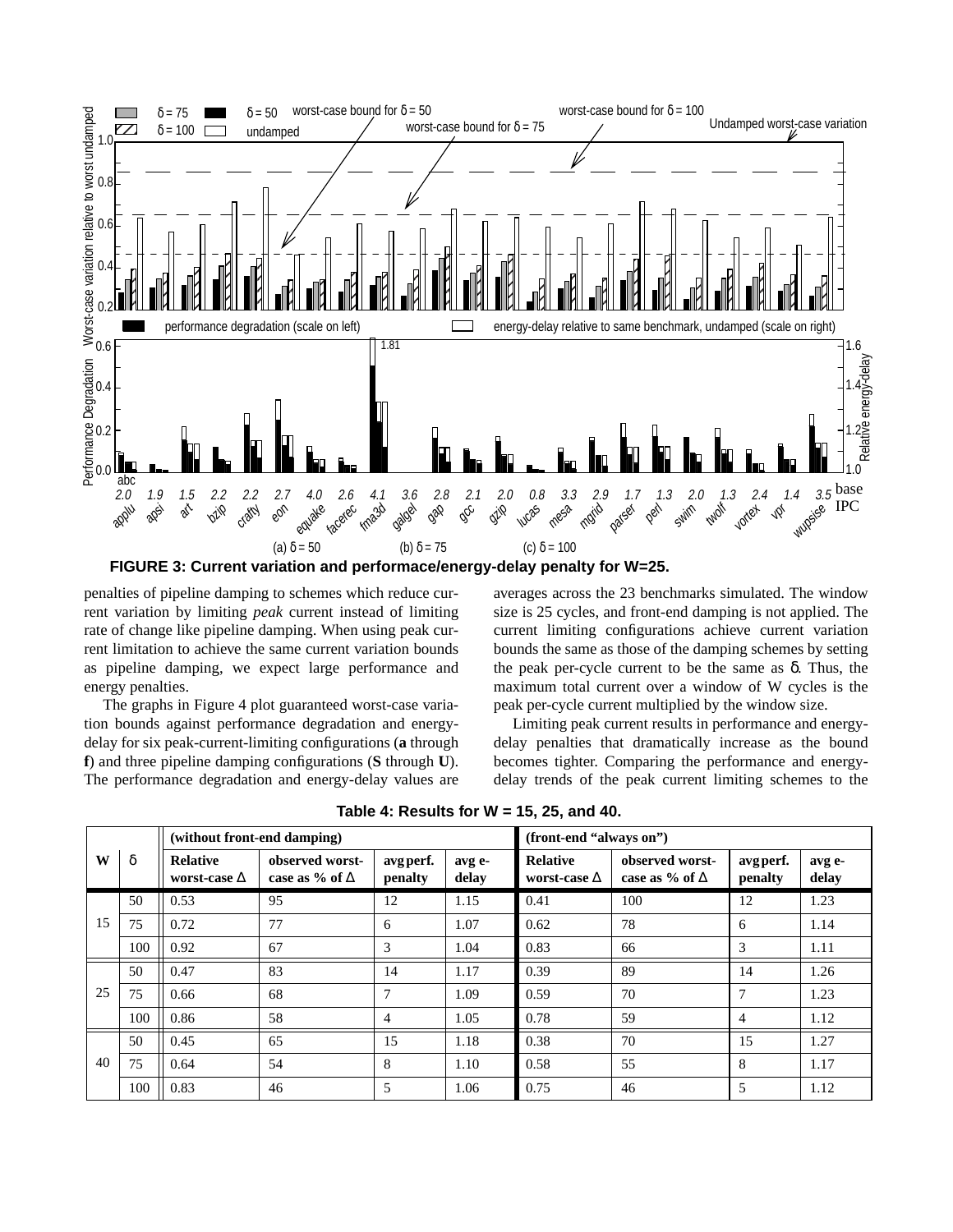

<span id="page-10-2"></span>**FIGURE 4: Comparing damping to limiting peak current. W=25.**

trend of the damping schemes indicates that damping penalties increase more slowly as current bounds become tighter. To achieve the same variation bound as our  $\delta = 100$  scheme, peak current limitation incurs a total performance degradation of 31% with relative energy-delay of 1.31. Pipeline damping's degradation of 4% with relative energy-delay of 1.12 seems small in comparison. As the variation bound becomes tighter, the performance degradation of the current-limiting scheme increases to 105%. Relative energydelay increases to 2.39 compared to the undamped case. Both are much worse than the 14% performance penalty and 1.26 relative energy-delay experienced by our tightest damping configuration with  $\delta$  of 50.

### <span id="page-10-0"></span>**6 Related Work**

Previous circuits work focused on current spikes due to component-level clock gating but not processor-level ILP variation. [10] proposed a circuit-level mechanism to reduce current spikes due to clock gating by slowly turning off clock-gated units at a modest cost in hardware and performance. Others have improved this scheme to reduce the performance loss [11].

A recent paper discusses microarchitectural simulation and control of supply noise [6]. The authors propose a resonant circuit model for supply noise and observe that avoiding stimulus at the resonant frequency addresses the supply noise problem. The authors then suggest an architectural framework that prevents constraint violations by reacting to large changes in current. Their technique computes weighted sums of previous cycle currents, converts the values to voltage, and uses a "convolution engine" to determine if additional instructions may be issued without violating voltage constraints.

The authors of [6] mention that the latency of their convolution engine may necessitate pipelining it; the convolution engine thus would be placed in parallel to the front-end of the pipeline so that results would be available in time for issue. Delay in the convolution engine may complicate reacting to changes in voltage before constraint violations occur. In contrast to the complications of the convolution

engine, damping involves simple counting of current allocations.

A simultaneous architectural work on supply noise in the 10-100MHz range appears in [9]. The authors create a "di/dt stressmark" to stimulate a microprocessor at its resonant frequency and evaluate the resonant behavior of applications. The authors also propose an architectural technique to react to voltage emergencies by gating/firing functional units when the supply voltage drops too low/high.

The technique in [9] senses small variations in voltage and responds, after allowing for sensor delay, by gating functional units and caches before violation of worst-case constraints. Pipeline damping and this technique are *fundamentally* different. Pipeline damping can be thought of as proactively preventing variation while this technique aims to cure reactively variations before constraint violations occur.

## <span id="page-10-1"></span>**7 Conclusions**

Inductive noise in power supply induced by switchingcurrent surges in the processor circuitry degrades data integrity causing reliability problems. The key reason for inductive noise is ILP variation causing current changes at a specific, resonant frequency of the processor's RLC circuits and stimulating large variations in the supply voltage. We proposed pipeline damping, an architectural technique that controls instruction issue to guarantee bounds on current variation at resonant frequencies which are 1/10th to 1/ 100th of the clock frequency. Damping is an alternative to expensive, circuit-based noise-reduction techniques. We made the fundamental observation that limiting the current flow change (di) to a pre-specified value within the resonant time period (dt) controls di/dt without large performance loss. Damping guarantees bounds on current variation while allowing processor current to increase or decrease to the magnitude required to maintain performance.

We showed that pipeline damping can guarantee reductions in worst-case current variation for resonant frequencies in the range of 1/10th to 1/100th of the clock frequency. For a resonant frequency which is 1/50th of the clock frequency, pipeline damping guarantees a 33% reduction in